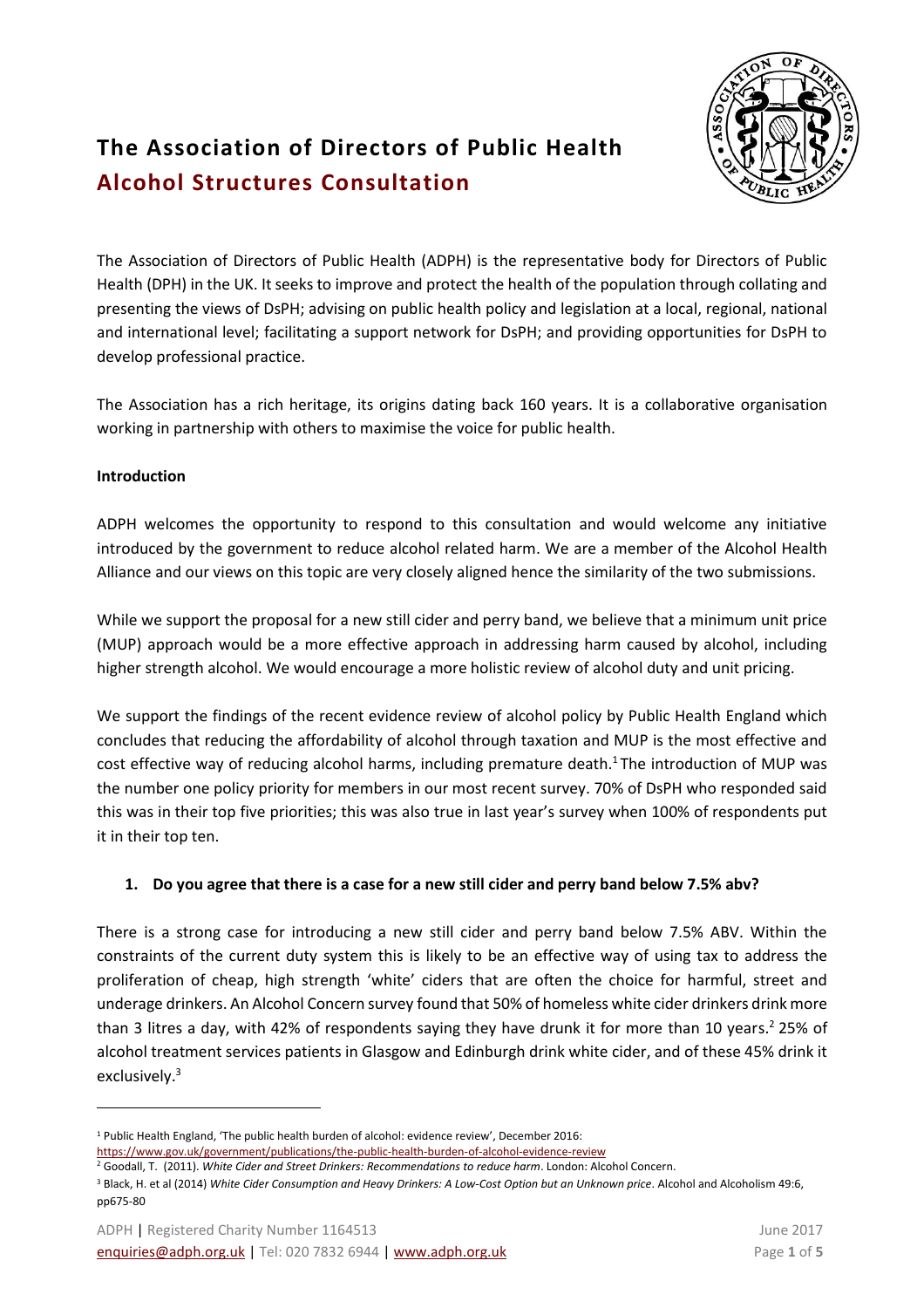

According to Thames Reach, which works with rough sleepers in London, "Superstrength drinks have become one of the biggest causes of premature death of

homeless people in the UK, and our figures indicate that super-strength drinks are doing more damage than both heroin and crack cocaine". 78% of the deaths in Thames Reach hostels are attributed to high strength alcohol.<sup>4</sup> White ciders have been consistently found to be among the top drinks chosen by young people who are known to have alcohol-related problems.<sup>5</sup> According to Alcohol Concern cider is the most frequent type of drink consumed by children under 15 years old.<sup>6</sup>

Due to anomalies in the tax system these drinks are the cheapest products on the market on a per unit basis, with 3 litre bottles containing as much alcohol as 22 shots of vodka available for as little as £3.49. Studies of white cider drinkers have indicated 75-85% favour it for its low price.<sup>7</sup>

Cider of 7.5% ABV attracts the lowest level of duty of any alcohol product at any strength. For example, a 500ml can of cider at this strength generates 19p of duty, less than a third of the duty on a can of beer of equivalent size and strength (69p). Several ciders are produced at exactly this ABV to exploit the duty structure. A new duty band for high strength ciders between 5.5% and 7.5% and below would go some way to reducing these perverse incentives.

#### **2. Where do you think the lower threshold should be set? Please provide evidence to support your answer. We would also welcome any evidence about reducing the alcohol content of ciders.**

We believe that the lower threshold of the new duty band should be set at 5.5% ABV. It should primarily aim to raise the price of strong white cider rather than encourage strong cider producers to reformulate, as reformulation is likely to result only in modest changes to products and to levels of alcohol consumption. However, a new band of duty could simultaneously raise the price of some products, and encourage others to be reformulated. A wide band would increase the magnitude of reformulation and so deliver greater benefits.

#### **3. In volume terms, how does the still cider market breakdown by strength in 0.1% abv increments?**

While we do not have access to a detailed market breakdown we do know from NHS Scotland's Monitoring and Evaluating Scotland's Alcohol Strategy (MESAS) project that 'strong cider' accounted for 18% of all cider sales in England, and 21% of all sales in Scotland in 2015.

The precise definition of this category is not publicly available, but from context it seems likely to be 7.5%

- <sup>5</sup> See, for example: Alcohol Concern (2015). *Alcohol brands consumed by young people in treatment 2015*. Available at
- [http://www.alcoholconcern.org.uk/wp-content/uploads/2015/06/Alcohol-Brands\\_Young-People.pdf;](http://www.alcoholconcern.org.uk/wp-content/uploads/2015/06/Alcohol-Brands_Young-People.pdf) Alcohol Concern (2013). *Alcohol brands consumed by under-18s in contact with young people's drug and alcohol services*; Alcohol Concern (2012). *Alcohol brand consumption by 'at risk' underage drinkers: consumptive behaviours of under-18s in contact with Drug and Alcohol Services*.

1

<sup>4</sup> Thames Reach (2017), Calls for high-strength cider duty increase. Available here: [http://www.thamesreach.org.uk/news-and-views/calls-for](http://www.thamesreach.org.uk/news-and-views/calls-for-high-strength-cider-duty-increase/)[high-strength-cider-duty-increase/](http://www.thamesreach.org.uk/news-and-views/calls-for-high-strength-cider-duty-increase/)

<sup>6</sup> Alcohol Concern (2015), op. cit., p3.

<sup>7</sup> Black et al (2014) op. cit.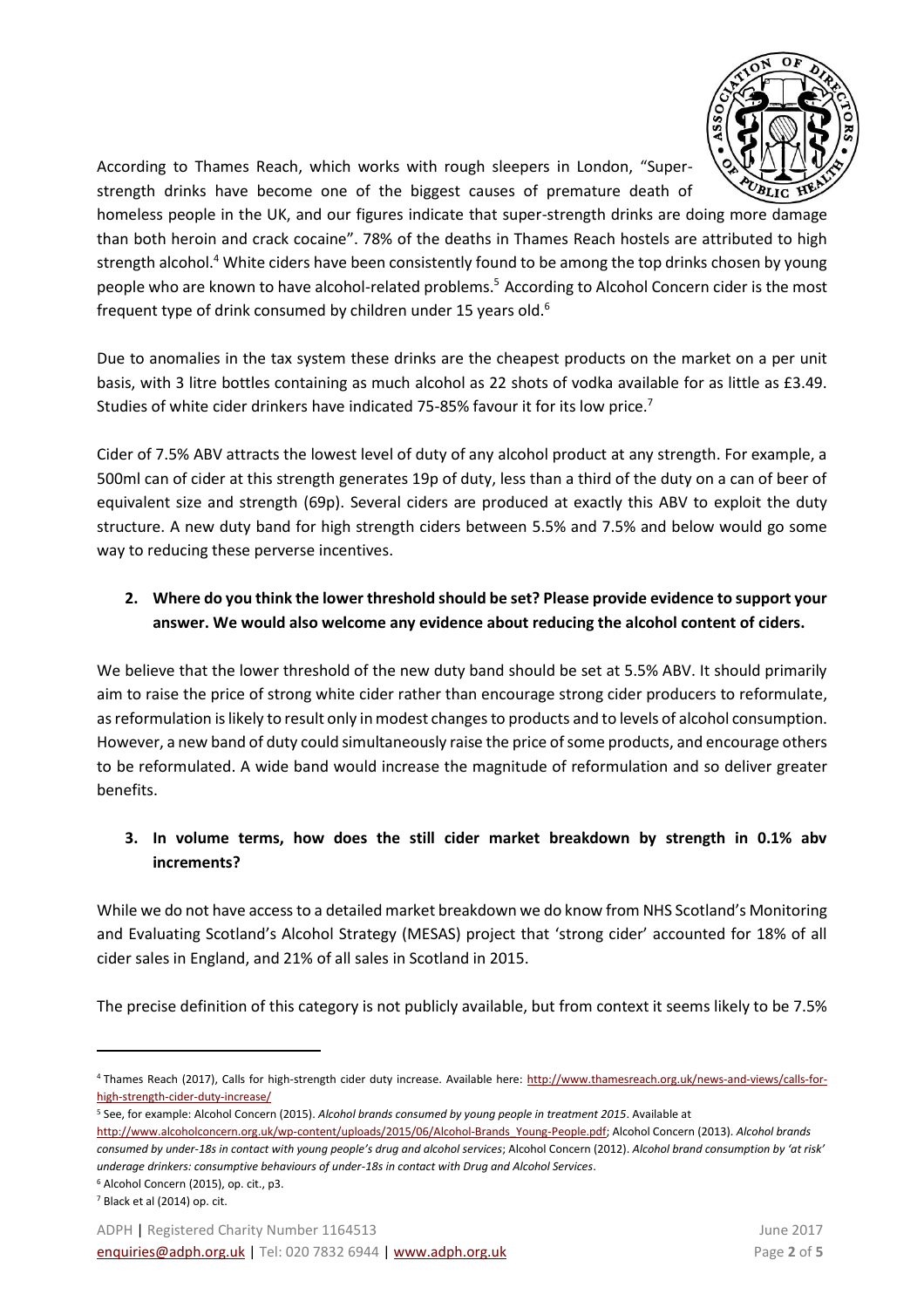

ABV and above. The MESAS data draws on the best available market research sources.

**4. We would welcome evidence on the impacts a new still cider and perry band could have. This includes, but is not limited to, the impacts on: (1) businesses, (2) consumers, and on (3) public health.**

Harmful alcohol consumption comes at a major cost to public health and wider society. It accounts for over a million hospital admissions $^8$  and 23,000 deaths $^9$  in England each year, and accounts for 10% of the total UK burden of death and disease.<sup>10</sup> Public Health England recently found that 167,000 years of working life were lost to alcohol in 2015, more than the ten most frequent types of cancer combined.<sup>11</sup> This comes at a social cost that has been estimated between £21 billion and £52 billion.<sup>12</sup>

Raising the price of alcohol is widely recognised as one of the most effective ways to address alcohol harm.<sup>13</sup> The new duty rate should push up the price of the cheapest products on the market, with the consequence that the most harmful drinkers will be able to purchase and consume less for their money. This should reduce death and illness from alcohol and associated social harms.

Targeting higher bands of duty on the strongest alcohol has worked in the past. The current top band for ciders is credited with shrinking the market for products above 7.5% from 20% in 1996 to less than 2% today.<sup>14</sup> Similarly, the market for super-strength beer and lager in England and Wales declined by 23% in the two years following the introduction of a new, higher duty band for such products in 2011.<sup>15</sup>

While a new band of cider duty could significantly reduce harmful drinking, it would be unlikely to have much effect on the vast majority of consumers. As noted above, relatively few mainstream ciders are stronger than 5.5% ABV – over 80% of the cider sold in the UK would be completely unaffected.<sup>16</sup> Because mainstream high strength ciders are much more expensive than white ciders, a duty increase would have a smaller impact on the final retail price, since duty comprises a much smaller proportion of the total price.

### **5. Would a new band for still wine above 5.5% up to 8.5% abv encourage innovation in the lower strength wine market?**

Previous steps to encourage lower strength alcohol through the duty system have met with modest success. For example, sales of low and no alcohol beer rose by 33% in England and Wales between 2010

<sup>10</sup> Balakrishnan R et al (2009): the burden of alcohol-related ill health in the United Kingdom, *Journal of Public Health* 31:3, pp366-373.

1

<sup>8</sup> HSCIC (2016), *Statistics on Alcohol England, 2016*.

<sup>&</sup>lt;sup>9</sup> Institute of Alcohol Studies (2016), The health impacts of alcohol. Available at: <u>http://www.ias.org.uk/Alcohol-knowledge-centre/Health-</u> [impacts.aspx](http://www.ias.org.uk/Alcohol-knowledge-centre/Health-impacts.aspx)

<sup>&</sup>lt;sup>11</sup> Public Health England (2016), The Public Health Burden of Alcohol and the Effectiveness and Cost-Effectiveness of Alcohol Control Policies: An evidence review, p40.

<sup>&</sup>lt;sup>12</sup> Burton, R. et al (2016), A rapid evidence review of the effectiveness and cost-effectiveness of alcohol control policies: an English perspective, *The Lancet* doi[: http://dx.doi.org/10.1016/S0140-6736\(16\)32420-5](http://dx.doi.org/10.1016/S0140-6736(16)32420-5)

<sup>13</sup> World Health Organization (2013), *Global Action Plan for the prevention and control of noncommunicable diseases 2013-2020*

<sup>14</sup> National Association of Cidermakers (2010) *A Response to the Alcohol Taxation Review* 

<sup>15</sup> NHS Health Scotland (2016), op. cit.

 $16$  Ibid.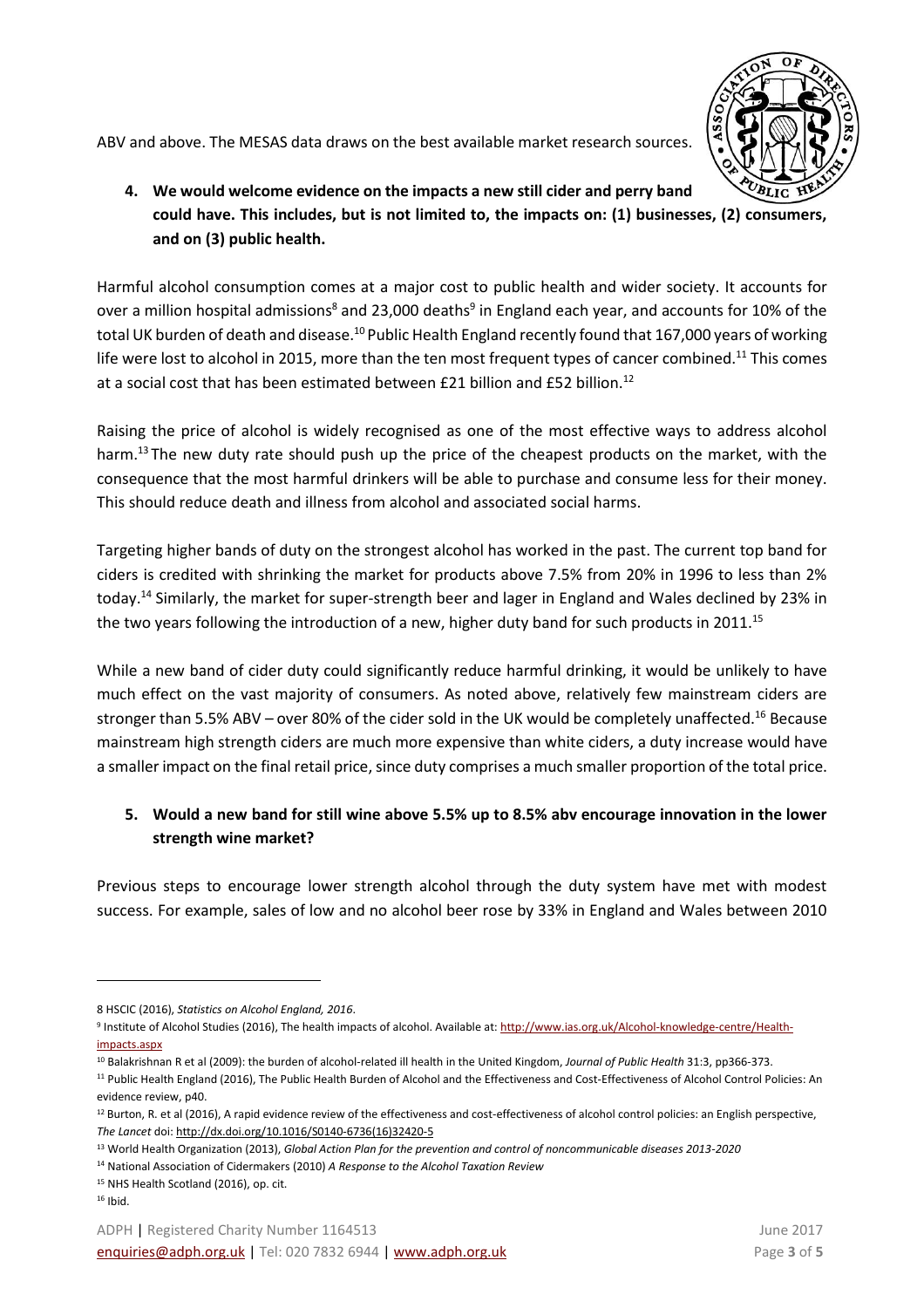

and 2012<sup>17,</sup> with further growth predicted<sup>18,</sup> apparently driven by the introduction of a lower rate of duty for beers between 1.2% and 2.8% ABV in October 2011. However, as of 2015, they still accounted for only 0.1% of the market.<sup>19</sup>

**6. We would welcome evidence on non-tax barriers to the growth of the lower-strength wine market.**

No comment.

**7. We would welcome evidence on the current and future performance of the lower-strength wine and made-wine markets, including information on volumes sold.**

MESAS data indicates that 0.5% of all wine sold in England and Wales (0.4% in Scotland) in 2015 was 'low alcohol', though the precise definition of this category is unclear.<sup>20</sup>

We note that the volume of made wine between 1.2% and 5.5% sold has increased sharply in recent years, with the market growing by 117% between 2011/12 and 2015/16, compared to 18% for wine as a whole.<sup>21</sup> This segment is increasingly significant, with made wine sales amounting to 2.5 million hectolitres a year, compared to 12.9 million for grape wine. $^{22}$ 

**8. We would also welcome evidence on the practicalities of reformulation for wine and made-wine producers.**

No comment.

**9. The government would welcome evidence on the impacts of introducing a new band (on still wine) on: (1) businesses, (2) consumers, and (3) public health.**

The effectiveness of encouraging lower strength alcohol as a policy for reducing alcohol-related harms is unproven but worth exploring. Its success depends, first, on consumers who switch from higher to lower strength products not increasing their volume consumption, though one recent academic review suggested that this phenomenon is "implausible and largely theoretical", with little evidence of it in randomised trials.<sup>23</sup>

However, it also depends on lighter drinkers not increasing their consumption. There is also a danger that consumption of lower strength products is additive rather than substituting for higher strength products.

 $17$  Ibid.

 $\ddot{\phantom{a}}$ 

<sup>18</sup> Hook, S. (2016), Tesco aims to be top for no/low alcohol, *Off-Licence News* (13 December). Available here:

[http://offlicencenews.co.uk/news/fullstory.php/aid/16239/Tesco\\_aims\\_to\\_be\\_top\\_for\\_no\\_\\_low\\_alcohol.html](http://offlicencenews.co.uk/news/fullstory.php/aid/16239/Tesco_aims_to_be_top_for_no__low_alcohol.html)

 $19$  Ibid.

<sup>20</sup> NHS Health Scotland (2016), op. cit.

<sup>&</sup>lt;sup>21</sup> HM Revenue & Customs (2017), Alcohol Bulletin January 2017. Available here:

<https://www.uktradeinfo.com/Statistics/Pages/TaxAndDutybulletins.aspx>

<sup>22</sup> Ibid.

<sup>23</sup> Rehm, J. et al (2016), Evidence of reducing ethanol content in beverages to reduce harmful use of alcohol, *Lancet Gastrenterology & Hepetology* 1:1, pp78-83.